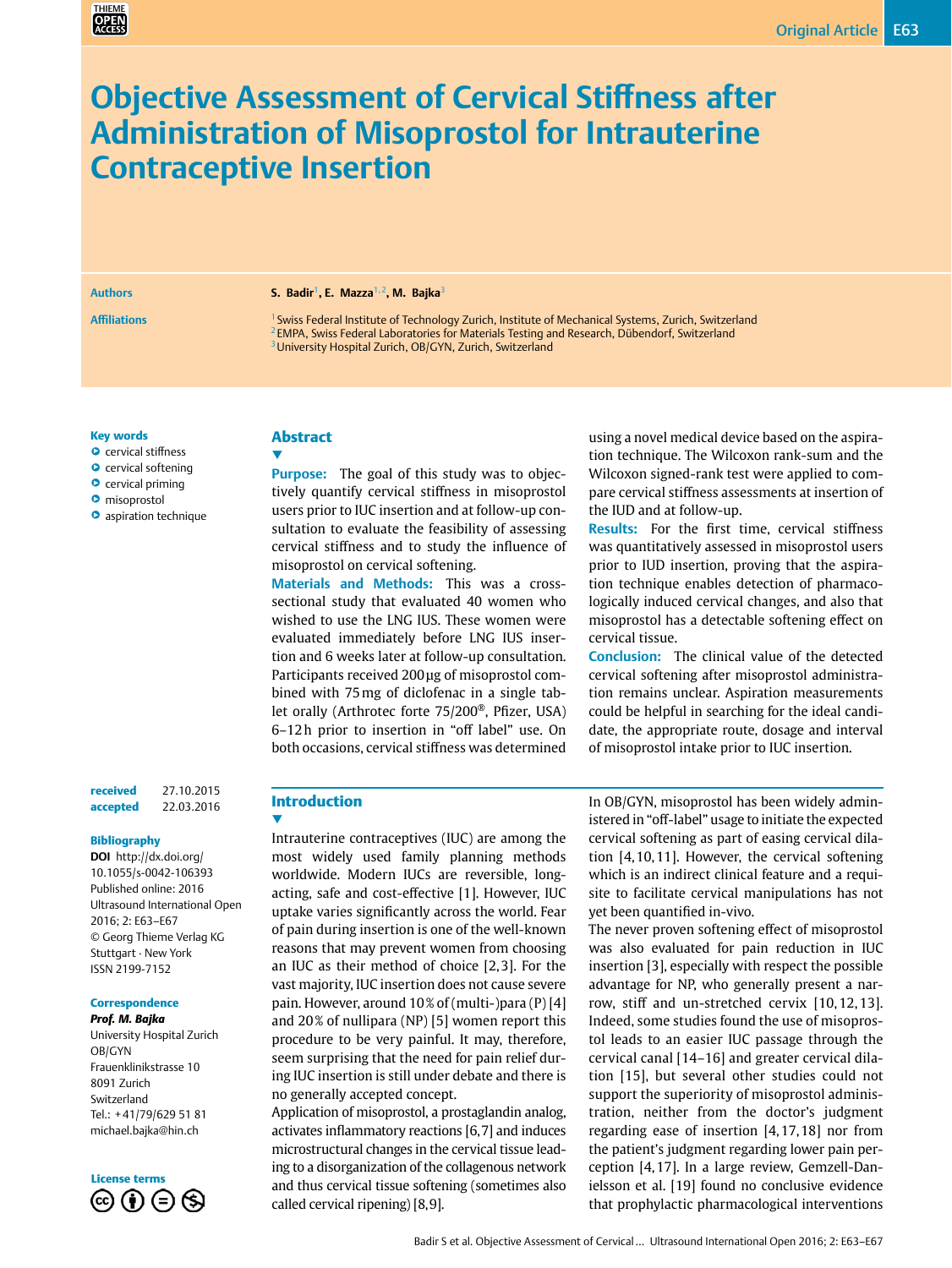reduce pain on IUC insertion. This conflicting data, doubting the effectiveness of misoprostol, might arise from a lack of a standardized protocol for IUC insertion and drug application (route, time dosage) [19–22]. However, despite the lack of clear evidence of a beneficial effect of misoprostol, health care providers frequently recommend misoprostol administration in the belief that pain during IUC insertion is reduced [23].

The state of scientific knowledge regarding the efficacy of different misoprostol regimens on cervical softening and on IUC insertion in general needs further research. The quantitative and objective assessment of cervical softening using a dedicated instrument is the first step towards an improved understanding. Such an instrument makes it possible to find the optimal misoprostol treatment in terms of cervical softening which then can be further evaluated in terms of ease of insertion and impact on pain management during IUC insertion.

In the present study, we focused on acquiring objective data to measure cervical stiffness using the aspiration method (ASP) [24]. Recently, the aspiration method has been tested successfully in a clinical study to describe cervical stiffness in 50 nonpregnant and 50 pregnant subjects. For the first time the in-vivo measurements allowed us to quantify the continuous cervical softening during pregnancy [24,25]. To the best of our knowledge, aspiration is the only available and reliable method that allows us to objectively quantify the stiffness of cervical tissue in humans in-vivo.

The goal of this study is to objectively quantify cervical stiffness in misoprostol users prior to IUC insertion and at follow-up consultation to evaluate the feasibility of assessing cervical stiffness and to study the influence of misoprostol on cervical softening.

#### Materials and Methods

#### ▼ **Ethical approval**

This cross-sectional study was approved by the IRB (KEK Zurich StV02/2007 and later amendments) and was conducted according to the Declaration of Helsinki. Subject informed consent was a prerequisite for study involvement.

#### **Participant selection**

From July 2013 all women presenting for IUC placement at our private office were invited to take part in the study. We focused on the 52mg LNG IUS (LNG IUS, Mirena®, Bayer Healthcare, Germany) since more than 90% of the women chose an LNG IUS as their IUC in this unit. Exclusion criteria were communication problems, prior surgery on the cervix, untreated premalignant or malignant changes on the cervix, contraindications to using an LNG IUS, and the use of misoprostol or non-steroidal antiinflammatory drugs. By October 2014, 40 women had been included in the study.

#### **Misoprostol and Diclofenac administration**

Participants received 200μg of misoprostol combined with 75mg of diclofenac in a single tablet orally (Arthrotec forte 75/200®, Pfizer, USA) 6–12h before insertion in "off label" use.

#### **Aspiration measurement**

Directly before LNG IUS insertion, aspiration measurements (**• Fig. 1**) were performed, as previously described in detail [24,25] to measure cervical stiffness. To this end, the aspiration tube is placed orthogonally on the ecto-cervix at the 12 o'clock position. Negative pressure (limited at maximum 500 mbar) on the cervical epithelium is applied to elevate the underlying tissue to a predefined level of deformation (4mm). The required pressure to deform the tissue (closure pressure:  $p_{cl}$ ) is registered. It is proportional to the stiffness of the cervical stroma [24,25].

#### **Follow-up**

Aspiration measurements were repeated at regular follow-up consultations including a sonographic IUC position check around 6 weeks after insertion.

#### **Study population**

The study included 40 Caucasians aged from 22 to 49 years of age (mean: 35 years), mostly parous subjects. 25 subjects underwent a first LNG IUS insertion, and 15 subjects had an LNG IUS replacement.

#### **Statistics**

Statistical analysis was performed with the statistical computing environment R: A Language and Environment for Statistical Computing, Open Source Software, 2012. The Wilcoxon ranksum test was used to compare differences between the previously investigated control group [24] and the 2 groups in this study, both prior to IUC placement (first insertion and replacement) and at follow-up. For comparison of values of the same subjects at insertion and at follow-up, the Wilcoxon signed-rank test was applied.



**Fig. 1** Aspiration device and measurement principle. **a** Trolley with peristaltic pump, aspiration tube, pedals, and other technical equipment. **b** View of the cylindrical aspiration tube with the round contact opening (diameter of 8 mm) at the tip is placed at 12 o'clock position on the cervix. **c** Inside of the aspirator head. **d** The pressure in the tube is reduced by extraction of air through the suction pipe. Cervical tissue is deformed into the aspiration tube until the tissue vault reaches and closes the suction pipe. The corresponding value of negative pressure is called the closing pressure  $(p_{cl})$  and is the output of the measurement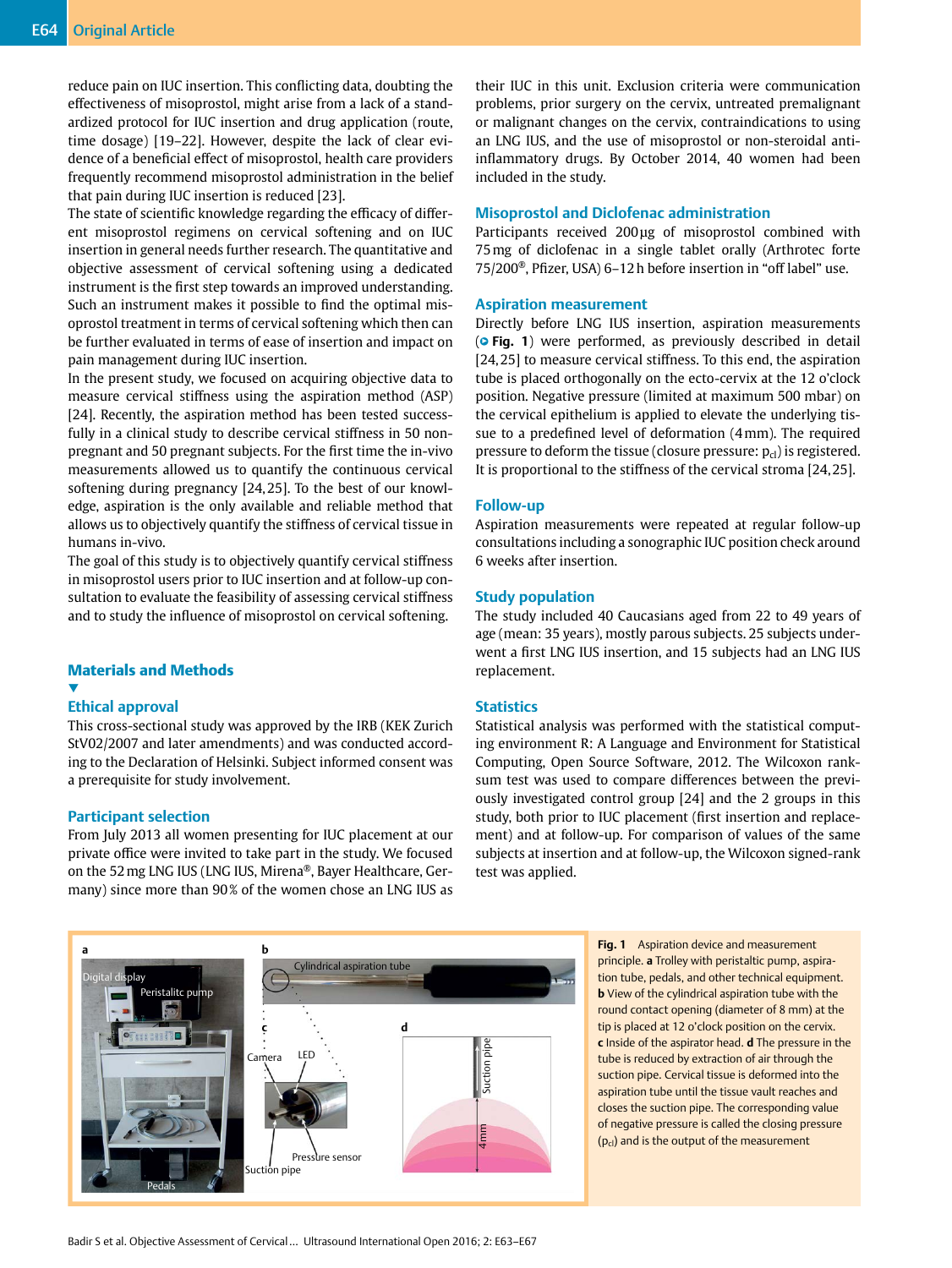## **Results**

▼ All new LNG IUS insertions as well as all replacements could be executed successfully. Immediate transvaginal ultrasound position check confirmed correct positioning in all cases, and no perforation occurred.

Cervical stiffness  $(p_{cl})$  was successfully assessed in all subjects. The primary outcome was the  $p_{cl}$  value (i.e., cervical stiffness) at insertion after misoprostol intake and at follow-up without misoprostol. We found average values for  $p_{cl}$  of 290 mbar ± 138 mbar (mean±SD) at insertion and 324±138 mbar at follow-up showing no significant difference when assessing the group as a whole. However, when we divided the study population into first LNG IUS insertion and LNG IUS replacement, we found 230 mbar±93 mbar (mean±SD) in the first LNG IUS insertion group (n=25), and  $p_{cl}$  of 396 mbar ±90 mbar in the LNG IUS replacement group (n=15). The comparison with historical control subjects (n=50) published in Badir et al. [25] (320 mbar±120 mbar) revealed that  $p_{cl}$  at insertion was significantly lower (p=0.005) in the first LNG IUS insertions, indicating a reduction in cervical stiffness. In contrast, the comparison between control subjects and LNG IUS replacement demonstrated a higher  $p_{cl}$  in this group, but did not reach statistical significance (p=0.08). Additionally, comparison of  $p_{cl}$  values at insertion between first insertions and replacements showed a significant difference ( $p \le 0.001$ ). Pre- and post-comparison of  $p_{cl}$  at insertion and at follow-up demonstrated a differentiated behavior in cervical stiffness change in the 2 groups. In the first LNG IUS insertion group, cervical stiffness increased significantly (p≤0.001) to a similar level (308mbar±105) at follow-up as that expected from the control group (320mbar±120mbar) while in the LNG IUS replacement group cervical stiffness decreased significantly to the level of the control group ( $p=0.03$ ). See  $\circ$  **Fig. 2** for mean and standard deviation values and  $\circ$  Fig. 3 for subject-specific data. Closure pressure values obtained at follow-up are not statistically different from the control group (first insertion, p=0.6 and consecutive insertion, p=0.7). The same non-significant finding is revealed in the comparison between  $p<sub>cl</sub>$  values between follow-up after first LNG IUS placement and LNG IUS replacement  $(p=0.5)$ .



Fig. 2 Results of closure pressure p<sub>cl</sub> (cervical stiffness) of the control group [25] and subjects at insertion and at follow-up. **a** First LNG IUS insertions. **b** LNG IUS replacement. For all values, means and standard deviations and p-values are reported. Significant results are indicated by  $*$  ( $p < 0.05$ ).



**Fig. 3** Pre- and post-comparison of closure pressure p<sub>d</sub> (cervical stiffness) of each subject individually at insertion and at follow-up. **a** First LNG IUS insertion. **b** LNG IUS replacement.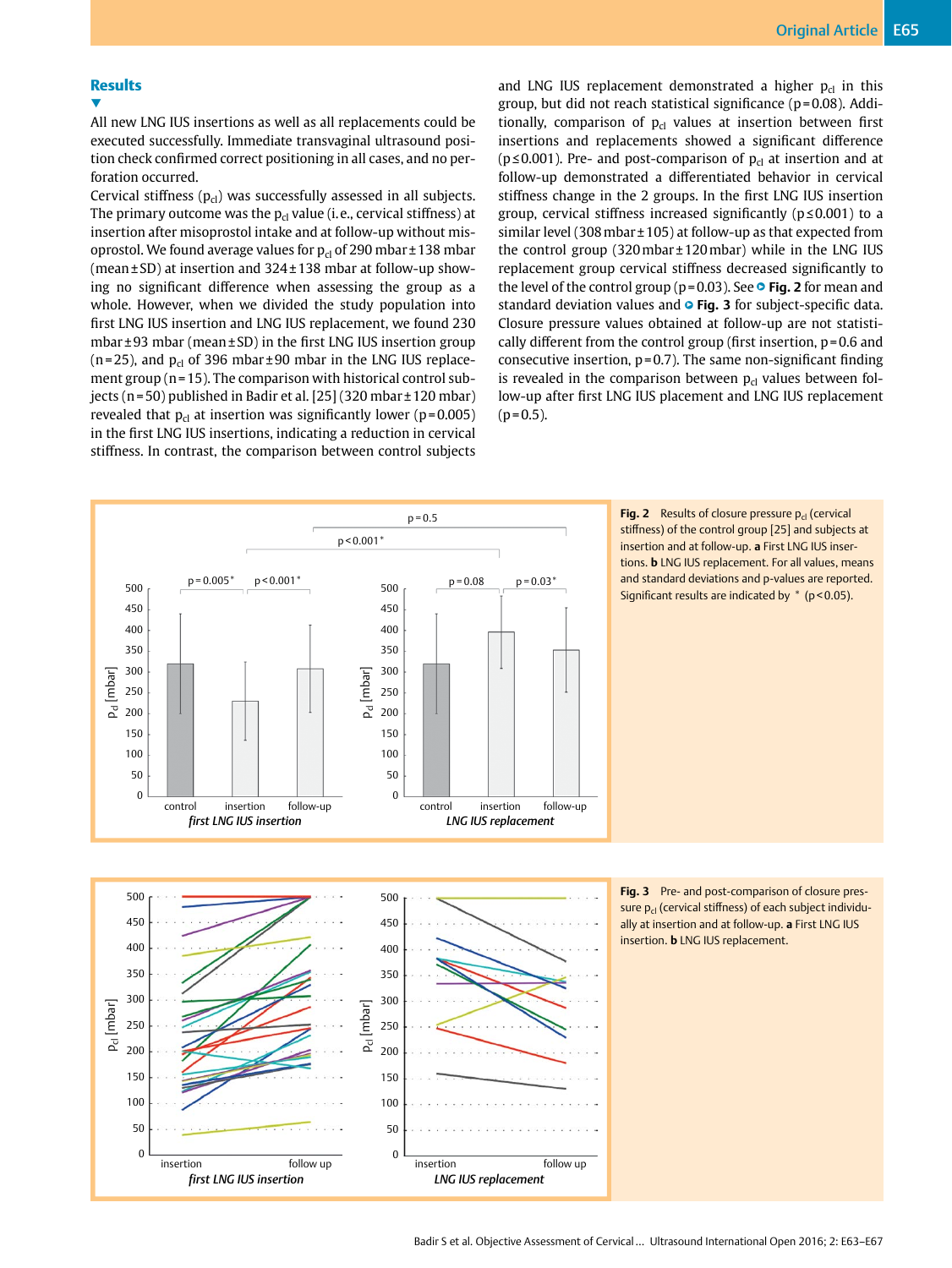#### **Discussion**

▼

For the first time, cervical stiffness was quantitatively assessed in misoprostol users prior to LNG IUS insertion, showing that i) ASP is able to detect pharmacologically induced cervical changes, and ii) misoprostol has a detectable softening effect on cervical tissue at first insertion.

We compared measurements taken from women at their first LNG IUS insertion with their measurements taken around 6 weeks later (when there were no effects from the previous misoprostol administration). It was found that cervical stiffness was significantly lower initially with misoprostol but after 6 weeks cervical stiffness recovered to the reference stiffness values of non-pregnant women.

In contrast, the group with an LNG IUS replacement did not show a decrease of cervical softening caused by misoprostol. Cervical stiffness was not significantly different at insertion and at follow-up some weeks later, and was comparable to the reference cohort. These results are in line with Heikinheimo et al. [4]. In their study misoprostol did not have an effect on the ease of insertion in subjects having an LNG IUS replacement.

This surprise finding requires further explanation. We can only assume that prostaglandin (misoprostol)-induced cervical softening was blocked in the LNG IUS exchangers by the locally released LNG. This assumption is supported by the recent literature. Murine infection-induced preterm birth models provided insight into the molecular and microstructural processes leading to cervical softening. Prostaglandins were found to be the promoter of these remodeling processes. Increased GAG synthesis induced by prostaglandins led to disintegration of the collagenous network, thus leading to detectable cervical softening. In these cases the softness of the cervical tissue was indistinguishable from that of cervices at term. Moreover, using the same murine model, it was demonstrated that administration of progesterone inhibited prostaglandin induced cervical softening [6].

In our study, 200μg misoprostol and 75mg diclofenac were given orally 6–12h prior to insertion of the LNG IUS. The oral administration route was chosen for practical reasons combined with a smaller dose of misoprostol, as discussed by Sääv et al. [14], to lower the incidence of uterine cramps. Nonetheless, diclofenac was co-administered, as suggested by Gemzell-Danielsson et al. [19], to manage prostaglandin-induced side effects. In previous IUC insertion studies, misoprostol was administered bucally [10], sublingually [14] or vaginally [15]. In contrast to our protocol, the dosage of 400μg administered in the above mentioned studies was significantly higher and the time lag between misoprostol intake and insertion within 1–4h was significantly shorter [4,10,17]. We decided for a longer priming interval based on the recommendations of different authors [11,14,21,22] who critically addressed the importance of the time interval to induce significant cervical softening and to obtain the benefit of misoprostol for insertion. Since we measured a significant softening after misoprostol intake in the first LNG IUS insertions, our observation supports the importance of a priming interval of 6–12h. However, this study was not designed to answer this question.

The exact role of diclofenac remains unclear, but we believe that the very low rate of misoprostol-induced uterine cramps (5%) in this study is the result of the diclofenac effect, as assumed in Bahamondes et al. [22].

A limitation of this study is the lack of sub-analysis of the misoprostol effect on NP vs. P due to the small number of NP subjects, and the restriction to only one typically used IUC. Another possible limitation of this study is that it was not conducted as a blind randomized controlled trial and cervical softening is an indirect clinical feature that does not allow judgment e.g., about ease of insertion, extent of cervical dilation or pain during IUC insertion.

### Conclusion

## ▼

The aspiration method allowed simple and quantitative cervical stiffness assessment to evaluate the softening effect of misoprostol on cervical tissue. Our results are indicative for misoprostol-induced softening in subjects for first LNG IUS insertion. As a preliminary clinical consequence, based on our results, we could suggest a differentiated misoprostol administration policy, i.e., women undergoing first LNG IUS insertion might benefit from 200μg oral misoprostol administration 6–12h prior to insertion (evidence of cervical softening), while women undergoing LNG IUS replacement might not benefit from it (lack of cervical softening). However, cervical softening is an indirect clinical value and should be further studied by assessing clinical features such as ease of insertion or pain during insertion. Further aspiration measurements could be helpful in searching for the ideal candidate, the appropriate route, dosage and interval of misoprostol intake prior to IUC insertion.

#### **References**

- 1 *Winner B*, *Peipert J*, *Qiuhong Z et al.* Effectiveness of Long-Acting Reversible Contraception. N Engl J Med 2012; 366: 1998–2007
- 2 *Hubacher D*, *Reyes V*, *Lillo S et al.* Pain from copper intrauterine device insertion: randomized trial of prophylactic ibuprofen. Am J Obstet Gynecol 2006; 195: 1272–1277
- 3 *Allen R*, *Bartz D*, *Da G et al.* Interventions for pain with intrauterine device insertion. Cochrane Database Syst Rev 2009
- 4 *Heikinheimo O*, *Inki P*, *Kunz M et al.* Double-blind, randomized, placebo-controlled study on the effect of misoprostol on ease of consecutive insertion of the levonorgestrel releasing intrauterine system. Contraception 2010; 81: 481–486
- 5 *Marions L*, *Lövkvist L*, *Taube A et al.* Use of the levonorgestrel releasingintrauterine system in nulliparous women – a noninterventional study in Sweden. Eur J Contracept Reprod Health Care 2011; 16: 126–134
- 6 *Gonzalez J*, *Franzke C*, *Yang F et al.* Complement activation triggers metalloproteinases release inducing cervical remodelling and preterm birth in mice. Am J Pathol 2011; 179: 838–848
- 7 *Norman M*, *Ekman G*, *Malmström A*. Prostaglandin E2-induced ripening of the human cervix involves changes in proteoglycan metabolism. Obstet Gynecol 1993; 82: 1013–1020
- 8 *Akins M*, *Luby-Phelps K*, *Bank R et al.* Cervical softening during pregnancy: regulated changes in collagen crosslinking and composition of matricellular proteins in the mouse. Biol Reprod 2011; 84: 1053–1062
- 9 *Myers KM*, *Feltovich H*, *Mazza E et al.* The mechanical role of the cervix in pregnancy. J Biomech 2015; 48: 1511 –1523
- 10 *Lathrop E*, *Haddad L*, *McWhorter CP et al.* Self-administration of misoprostol prior to intrauterine device insertion among nulliparous women: a randomized controlled trial. Contraception 2013; 88: 725–729
- 11 *Choksuchat C*, *Cheewadhanaraks S*, *Getpook C et al.* Misoprostol for cervical ripening in non-pregnant women: a randomized double-blind controlled trial of oral versus vaginal regimens. Hum Reprod 2006; 21: 2167–2170
- 12 *Farmer M*, *Webb A*. Intrauterine device insertion-related complications: can they be predicted? J Fam Plann Reprod Health Care 2003; 29: 227–231
- 13 *Kaislasuo J*, *Suhonen S*, *Gissler M et al.* Uterine perforation caused by intrauterine devices: clinical course and treatment. Hum Reprod 2012; 27: 2658–2663